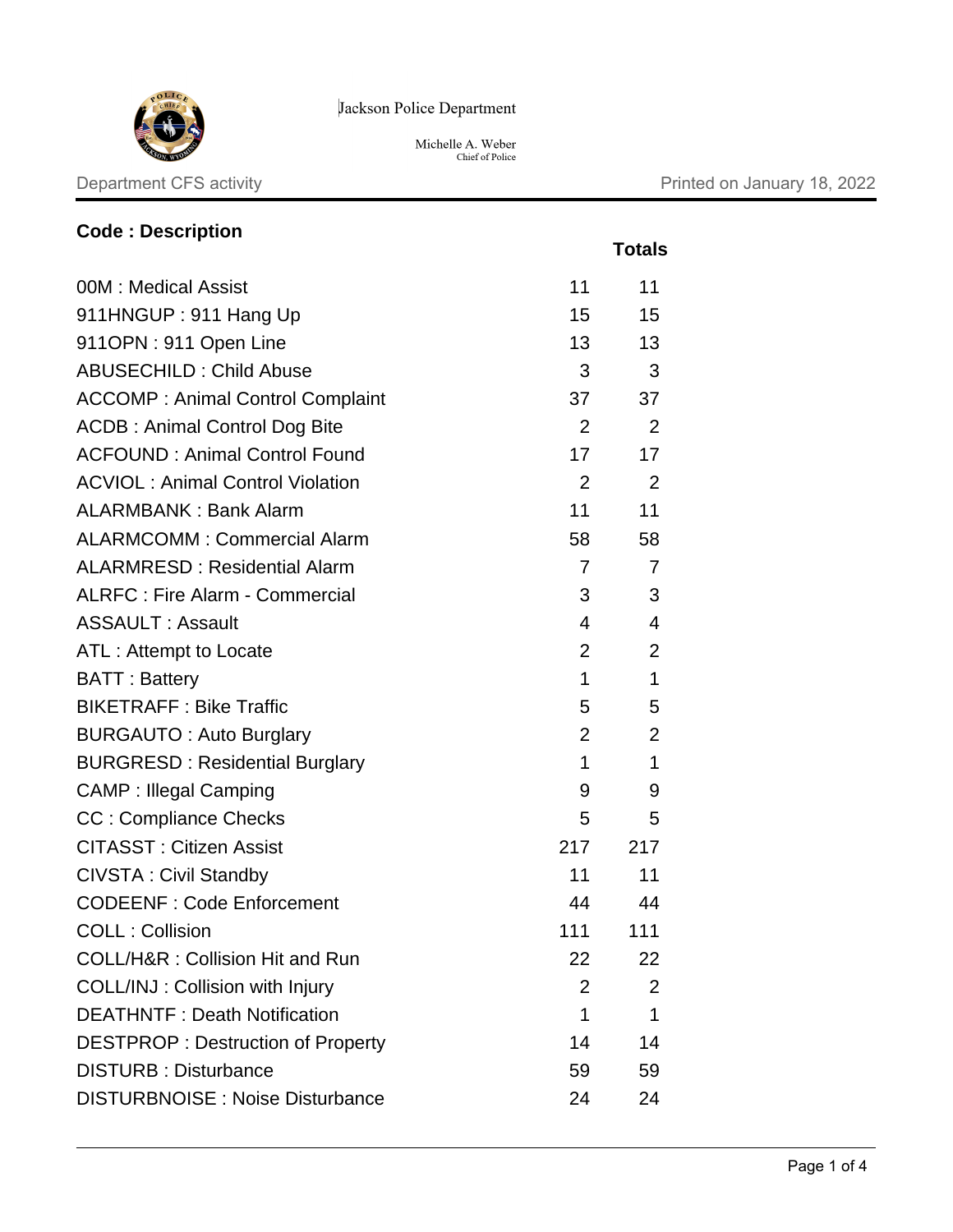## **Code : Description**

 **Totals**

| <b>DRIVCOMP: Driving Complaint</b>                 | 19              | 19             |
|----------------------------------------------------|-----------------|----------------|
| <b>DRUGS: Drugs</b>                                | 8               | 8              |
| DVD : Domestic Dispute (Verbal)                    | 10 <sup>1</sup> | 10             |
| DVP : Domestic Violence (Physical)                 | 10 <sup>1</sup> | 10             |
| <b>FALSEID: False Identification</b>               | 6               | 6              |
| FIGHT: Fight                                       | 6               | 6              |
| <b>FIRESM: Small Fire</b>                          | 1               | 1              |
| <b>FIRESTRU: Structure Fire</b>                    | 3               | 3              |
| FOLLOWUP : Follow Up PATROL Investigation          | 144             | 144            |
| FRAUD: Fraud                                       | 11              | 11             |
| <b>HARASS: Harassment</b>                          | 9               | 9              |
| <b>INDEXPOS: Indecent Exposure</b>                 | 1               | 1              |
| <b>INFOCOMM: Communications Center Information</b> | 3               | 3              |
| <b>INFOONLY: Information Only</b>                  | 3               | 3              |
| <b>INVEST: Follow Up for INVESTIGATIONS</b>        | 5               | 5              |
| <b>LIQUOR: Liquor Violation</b>                    | 1               | 1              |
| <b>LITTER: Littering</b>                           | 1               | 1              |
| <b>MALMIS: Malicious Mischief</b>                  | 5               | 5              |
| <b>MIP: Minor in Possession</b>                    | 1               | 1              |
| <b>MUI: Minor Under Influence</b>                  | 1               | 1              |
| <b>OAAGTNP: Outside Agency Assist GTNP</b>         | 1               | 1              |
| OAAJPD: Outside Agency Assist Jackson PD           | 1               | 1              |
| OAA : Outside Agency Assist                        | 5               | 5              |
| <b>OAATCSO: Outside Agency Assist TCSO</b>         | $\overline{2}$  | $\overline{2}$ |
| <b>OPEN: Unsecure Building</b>                     | $\overline{2}$  | $\overline{2}$ |
| <b>ORDERVPROB: Probation Order Violation</b>       | 2               | $\overline{2}$ |
| <b>ORDERVPROT: Protection Order Violation</b>      | 3               | 3              |
| <b>ORDERVREL: Release Order Violation</b>          | $\overline{2}$  | 2              |
| <b>PARKCOMP: Parking Complaint</b>                 | 76              | 76             |
| <b>PARK: Parking Rounds</b>                        | 74              | 74             |
| <b>PARKVIOL: Parking Violation</b>                 | 56              | 56             |
| PASSSCHBUS : Illegal Passing of School Bus         | $\overline{2}$  | 2              |
| <b>PATCK: Patrol Check</b>                         | 5               | 5              |
| <b>PERMISS: Missing Person</b>                     | 4               | 4              |
| <b>PERSTOP: Pedestrian Stop</b>                    | $\overline{2}$  | $\mathbf{2}$   |
|                                                    |                 |                |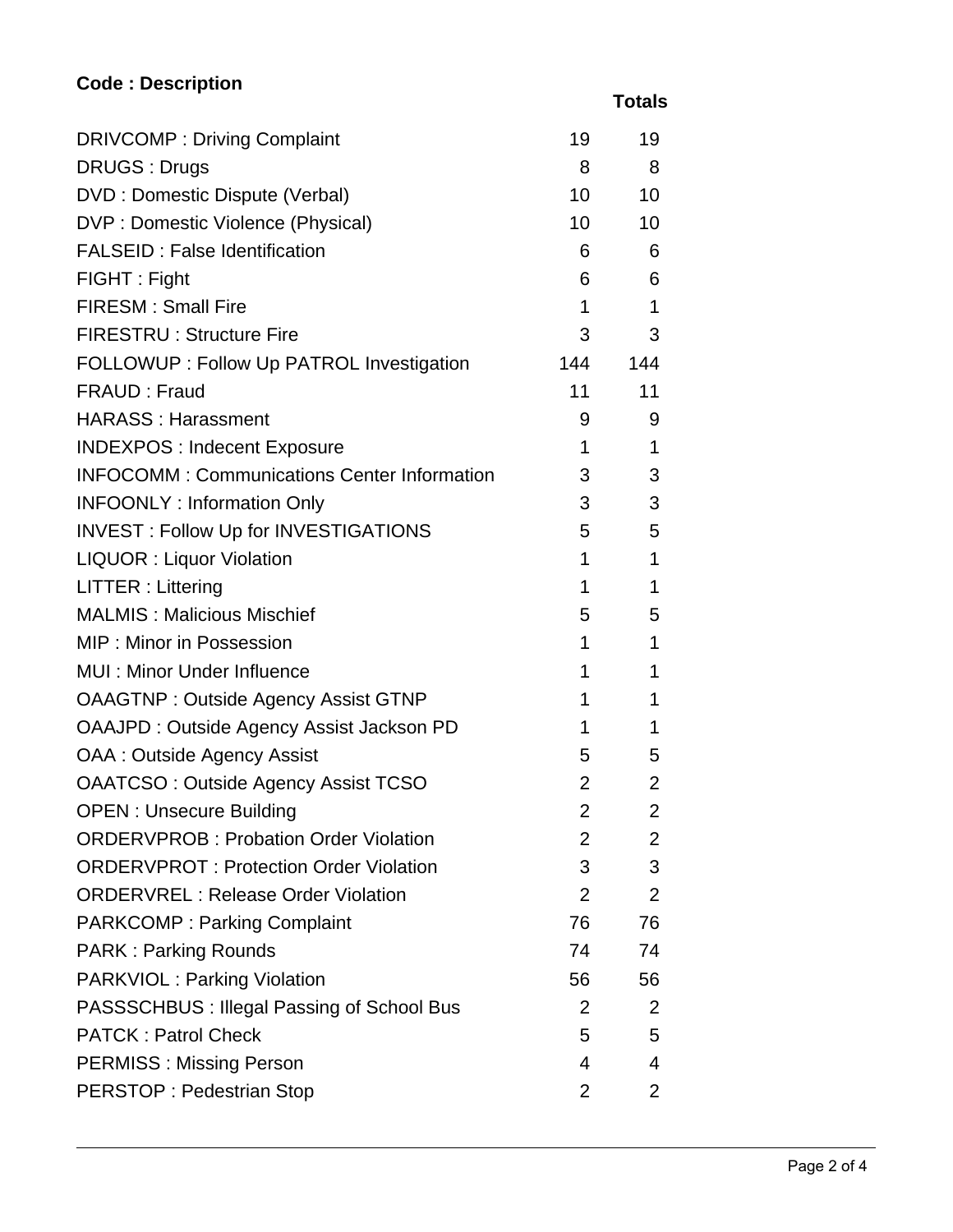## **Code : Description**

 **Totals**

| <b>PERSUSP: Suspicious Person</b>                      | 28             | 28             |
|--------------------------------------------------------|----------------|----------------|
| PI: Public Intoxication                                | 24             | 24             |
| <b>PROPFND: Found Property</b>                         | 47             | 47             |
| <b>PROPLOST: Lost Property</b>                         | 16             | 16             |
| <b>PUBWKS: Public Works/Utilities</b>                  | $\overline{2}$ | 2              |
| <b>RECK: Reckless Driving</b>                          | 5              | 5              |
| <b>REDDI: Report Every Drunk Driver Immediately</b>    | 28             | 28             |
| <b>REGVIOL: Registration Violation</b>                 | 4              | $\overline{4}$ |
| RUNAWAY: Runaway                                       | $\mathbf{1}$   | 1              |
| <b>SEXASLT: Sexual Assault</b>                         | 3              | 3              |
| <b>SHOPLIFT: Shoplifting</b>                           | $\overline{4}$ | $\overline{4}$ |
| <b>SHOTSFIRED: Shots Fired</b>                         | $\overline{2}$ | 2              |
| <b>SNOWTOW: Snow Tows</b>                              | 39             | 39             |
| <b>SPECIAL: Special Assignment</b>                     | $\overline{2}$ | 2              |
| <b>STALKING: Stalking</b>                              | $\overline{2}$ | 2              |
| <b>SUICIDSUB: Suicidal Subject</b>                     | 5              | 5              |
| <b>SUSCIR: Suspicious Circumstances</b>                | 74             | 74             |
| <b>TEST: Test Event</b>                                | 1              | 1              |
| <b>THAZ: Traffic Hazard</b>                            | 13             | 13             |
| <b>THEFTSERV: Theft of Services</b>                    | 3              | 3              |
| THEFT: Theft                                           | 37             | 37             |
| <b>THREATS: Threats</b>                                | 5              | 5              |
| <b>TRESPASS: Trespass</b>                              | 22             | 22             |
| <b>TSTOP: Traffic Stop</b>                             | 570            | 570            |
| VEHABND: Abandoned Vehicle                             | 32             | 32             |
| <b>VEHASST: Motorist Assist</b>                        | 30             | 30             |
| <b>VEHINFO: Vehicle Information</b>                    | 3              | 3              |
| <b>VEHSTLN: Stolen Vehicle</b>                         | 5              | 5              |
| <b>VEHSUSP: Suspicious Vehicle</b>                     | 27             | 27             |
| <b>VINCK: Vehicle Identification Number Inspection</b> | 50             | 50             |
| <b>WARRANTARR: Warrant Arrest</b>                      | 1              | 1              |
| <b>WARRANTSRCH: Search Warrant</b>                     | 1              | 1              |
| WA: Warrant Attempt                                    | 7              | 7              |
| <b>WELFARE: Welfare Check</b>                          | 32             | 32             |
| <b>WILDLIFE: Wildlife Incident</b>                     | 7              | 7              |
|                                                        |                |                |